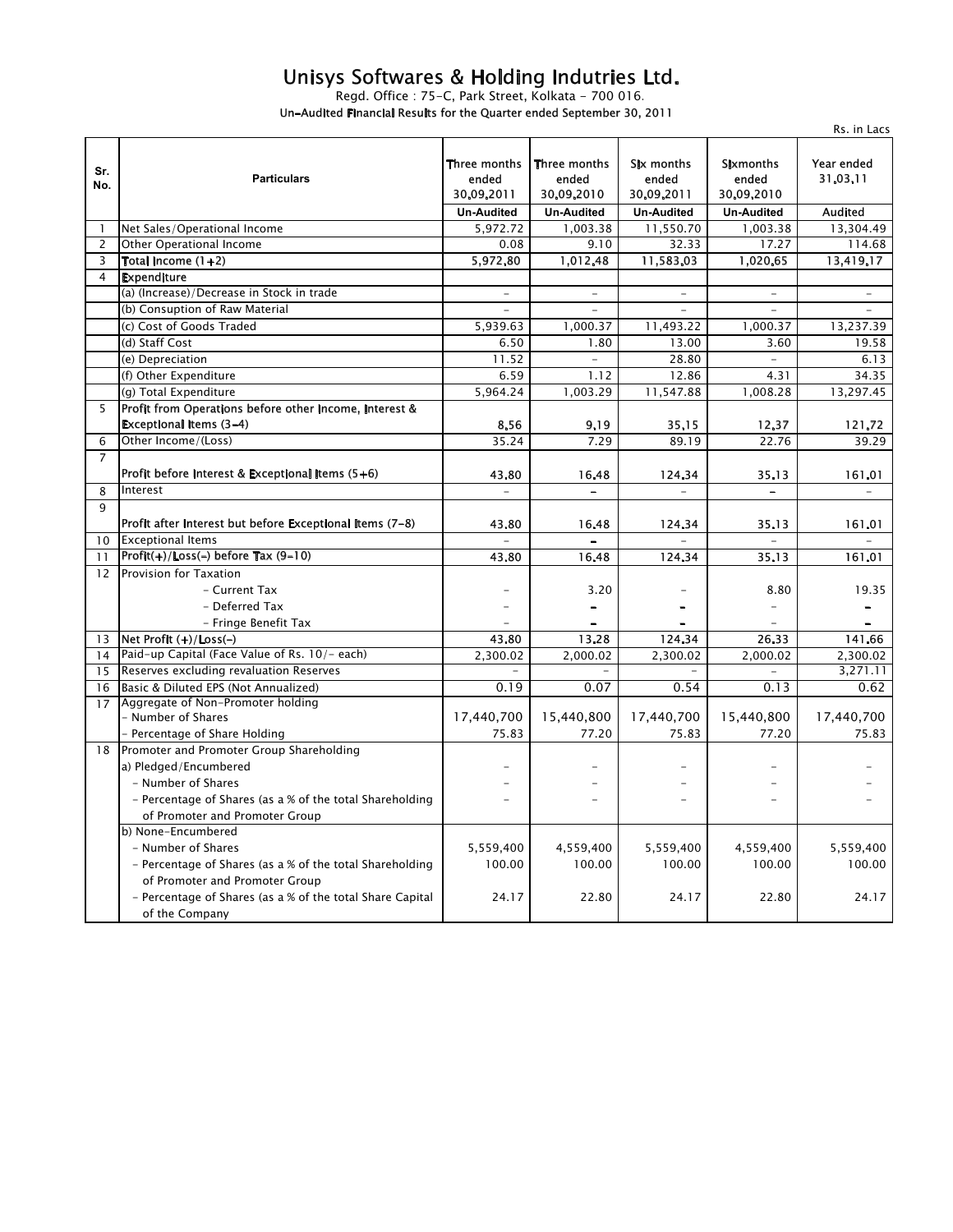### Un-Audited Segment Results for the Quarter & Six months ended 30th September 2011

| Sr.<br>No.     | <b>Particulars</b>                          | <b>Qtr</b> ended<br>30.09.2011 | <b>Qtr</b> ended<br>30.09.2010 | <b>Six Months</b><br>ended<br>30.09.2011 | <b>Six Months</b><br>ended<br>30.09.2010 | Rs. in Lacs<br>Year ended<br>31.03.11 |
|----------------|---------------------------------------------|--------------------------------|--------------------------------|------------------------------------------|------------------------------------------|---------------------------------------|
|                |                                             | <b>Unaudited</b>               |                                | <b>Unaudited</b>                         |                                          | <b>Audited</b>                        |
|                | Segment Revenue                             |                                |                                |                                          |                                          |                                       |
| a)             | Sale of Software & Hardware / Mobile        | 5,972.72                       | 1,003.38                       | 11,550.70                                | 1,003.38                                 | 13,304.49                             |
| b)             | Investment Activities                       | 0.08                           | 9.10                           | 32.33                                    | 17.27                                    | 114.68                                |
| C)             | Other Operational Activities                | 35.24                          | $\overline{\phantom{0}}$       | 89.19                                    | 22.76                                    | 39.29                                 |
|                | <b>Total Income from Operations</b>         | 6,008.04                       | 1,012.48                       | 11,672.22                                | 1.043.41                                 | 13,458.46                             |
| $\overline{2}$ | Segment Profit/(Loss) before Interest & Tax |                                |                                |                                          |                                          |                                       |
| a)             | Sale of Software & Hardware / Mobile        | 8.60                           | 0.50                           | 18.80                                    | 0.50                                     | 40.30                                 |
| b)             | <b>Investment Activities</b>                | 35.24                          | 15.98                          | 105.54                                   | 34.63                                    | 120.71                                |
| $\mathsf{C}$   | <b>Other Unallocable Activities</b>         | $\overline{\phantom{0}}$       | Ξ.                             | $\overline{\phantom{0}}$                 |                                          |                                       |
|                | Profit before Tax                           | 43.84                          | 16.48                          | 124.34                                   | 35.13                                    | 161.01                                |
| 3.             | Capital Employed                            |                                |                                |                                          |                                          |                                       |
| a)             | Software & Hardware / Mobile                | 57.10                          | 3.01                           | 57.10                                    | 3.01                                     | 110.20                                |
| b)             | Investment Activities                       | 5,494.35                       | 2,452.80                       | 5,494.35                                 | 2,452.80                                 | 5,288.10                              |
| C)             | <b>Other Unallocable Activities</b>         | 144.02                         | $\overline{\phantom{0}}$       | 144.02                                   |                                          | 172.83                                |
|                | Total                                       | 5,695.47                       | 2,455.81                       | 5,695.47                                 | 2,455.81                                 | 5.571.13                              |

Notes :

1. Above resultes were reviewed by Audit Committee taken on record in Board Meeting held on 11th November, 2011.

2. Statutory Auditors of the Company have carried out "Limited Review"of the above financial Results.

3. Provision for Taxation will be made at the end of financial year.

4. Summary of Investors' Complaint : Opening-Nil, Recd. during the Qtr.-Nil, Unresolved-Nil.

## For Unisys Softwares & Holding Industries Ltd.

Place : Kolkata Date : 11th November, 2011.

#### Managing Director  $Sd/-$ Jagdish Prasad Purohit